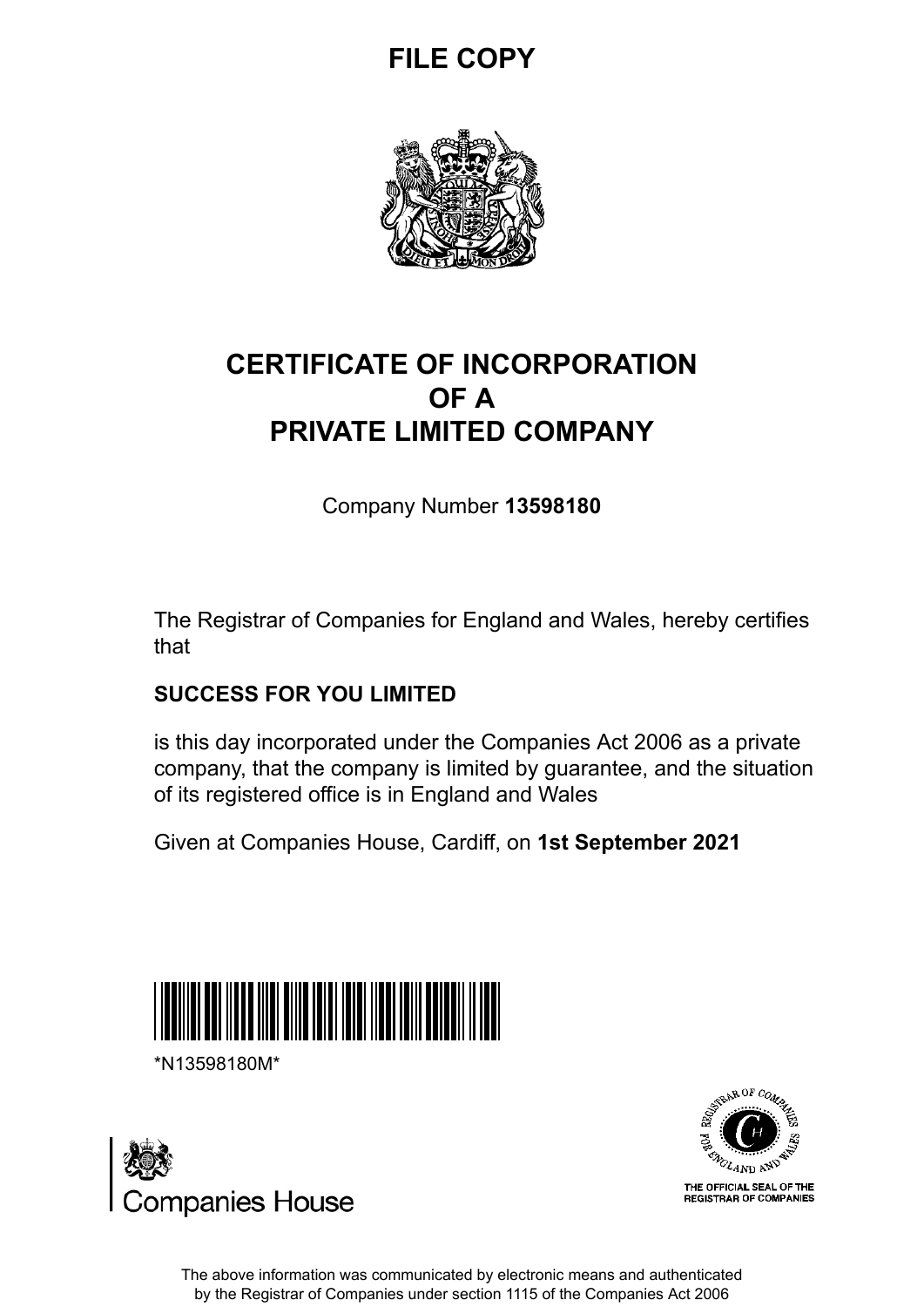



**TITI ITALIAN TARAH KANADA KEL** 

#### **Application to register a company**

*Received for filing in Electronic Format on the:* **01/09/2021** *XAC43OLS*



*I wish to entirely adopt the following model articles:* **Private (Ltd by Guarantee)**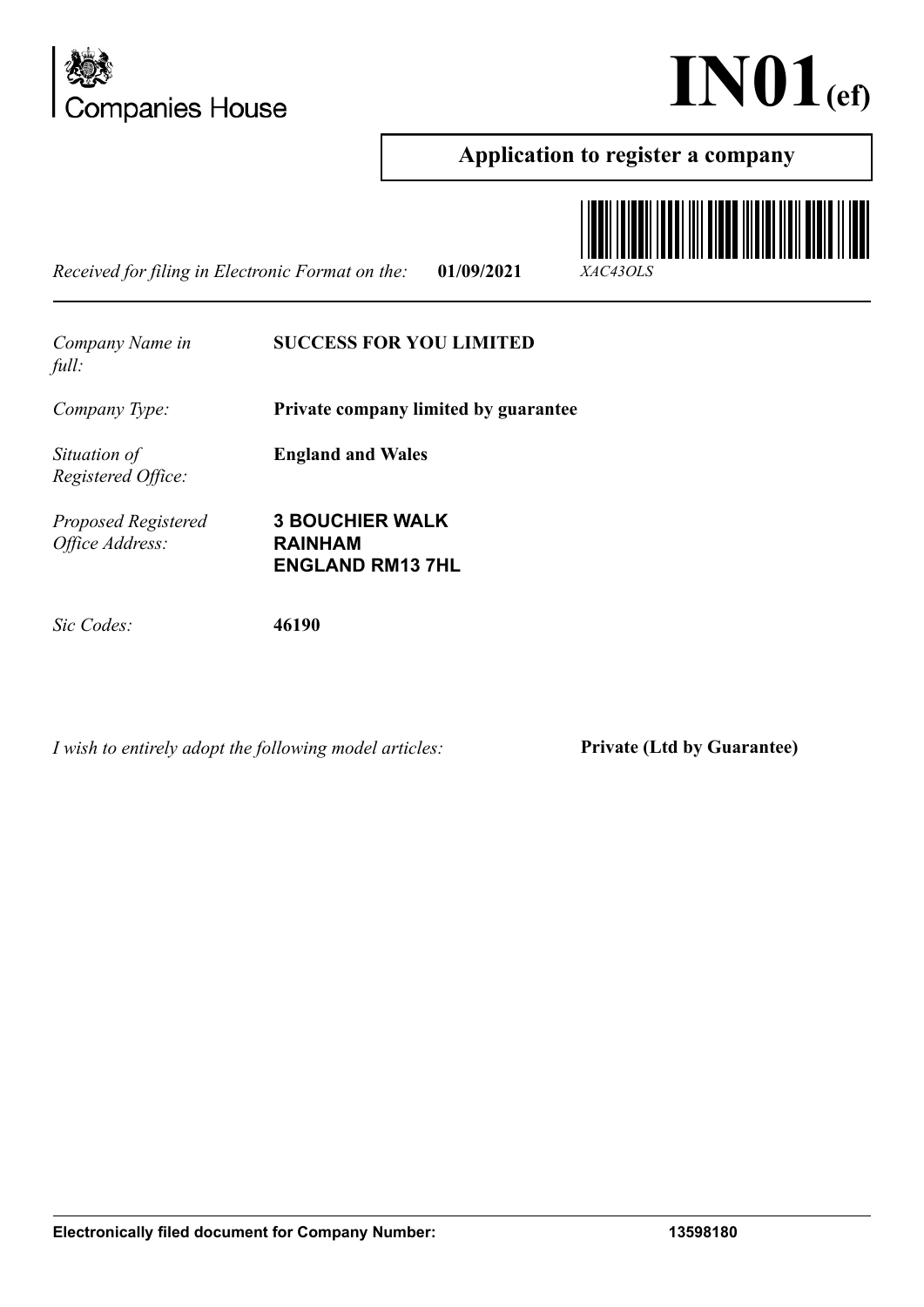### *Company Director 1*

| Type:                              | Person                                  |
|------------------------------------|-----------------------------------------|
| <i>Full Forename(s):</i>           | <b>MR GHEORGHE</b>                      |
| Surname:                           | <b>CAVCALIUC</b>                        |
| Former Names:                      |                                         |
| Service Address:                   | recorded as Company's registered office |
| Country/State Usually<br>Resident: | <b>ENGLAND</b>                          |

*Date of Birth:* **\*\*/10/1982** *Nationality:* **ROMANIAN** *Occupation:* **DIRECTOR OF DEPARTMENT**

*The subscribers confirm that the person named has consented to act as a director.*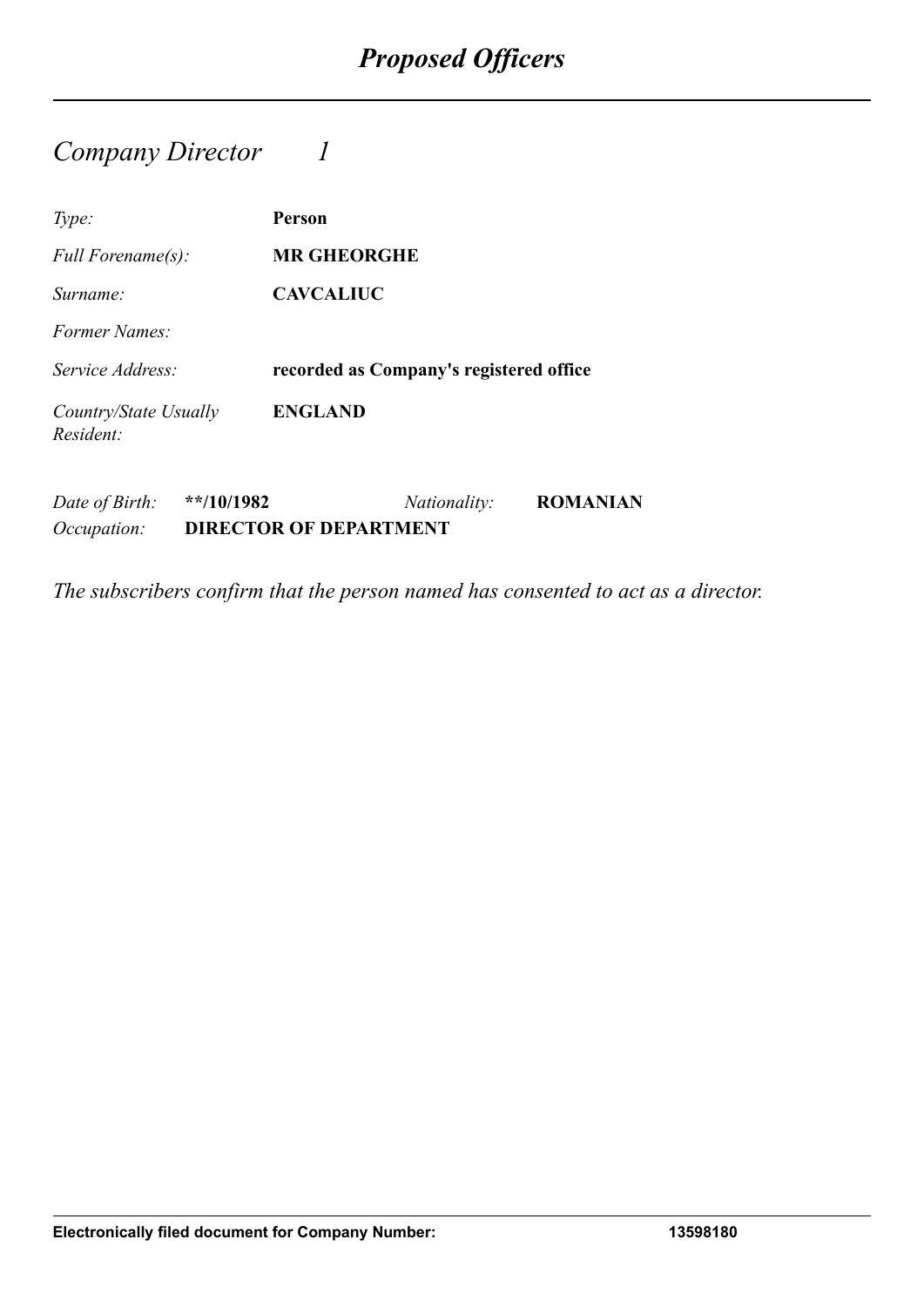**Statement of initial significant control**

**On incorporation, there will be someone who will count as a Person with Significant Control (either a registerable person or relevant legal entity (RLE)) in relation to the company**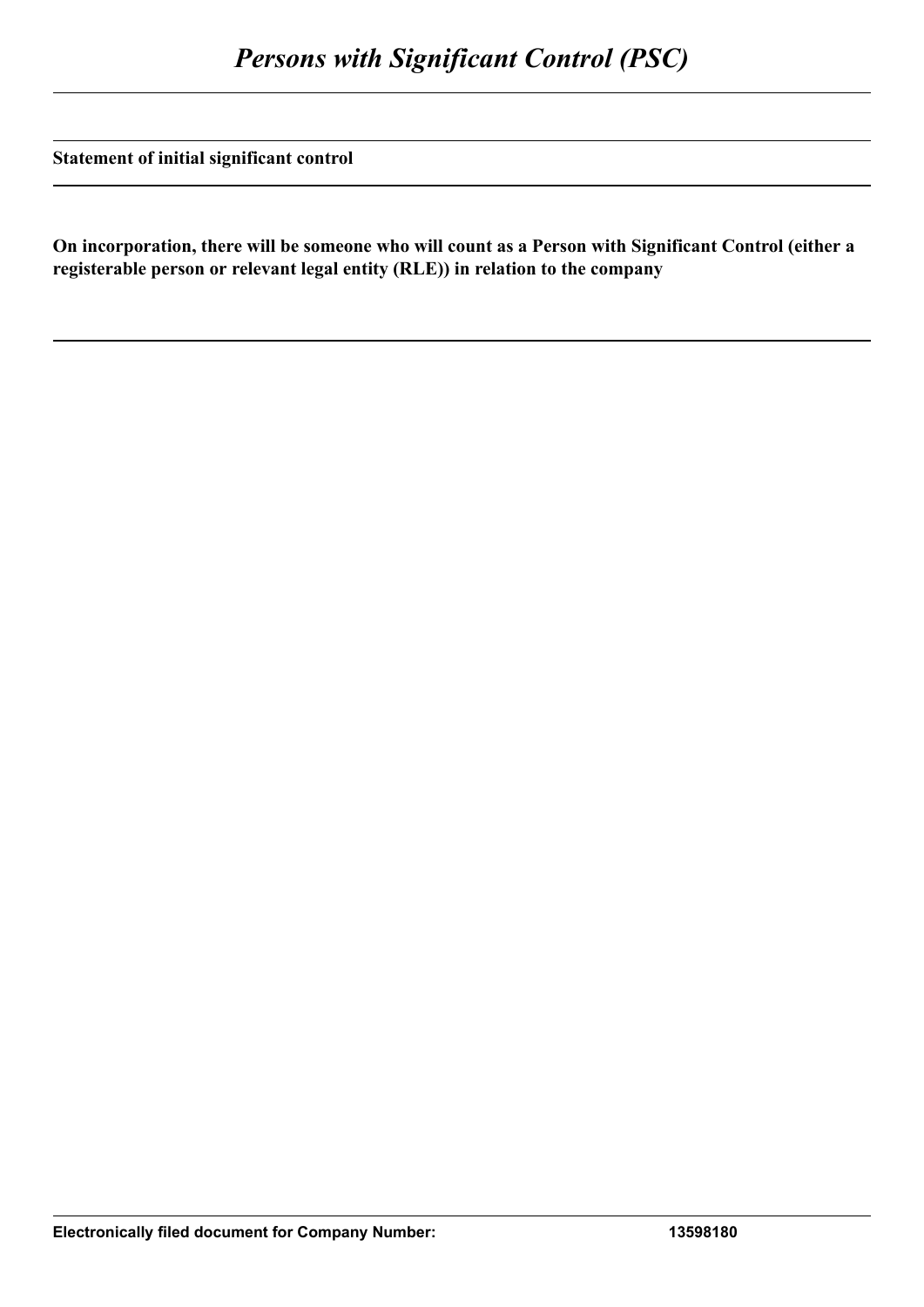*Names:* **MR GHEORGHE CAVCALIUC**

*Country/State Usually Resident:* **ENGLAND**

*Date of Birth:* **\*\*/10/1982** *Nationality:* **ROMANIAN**

*Service address recorded as Company's registered office*

*The subscribers confirm that each person named as an individual PSC in this application knows that their particulars are being supplied as part of this application.*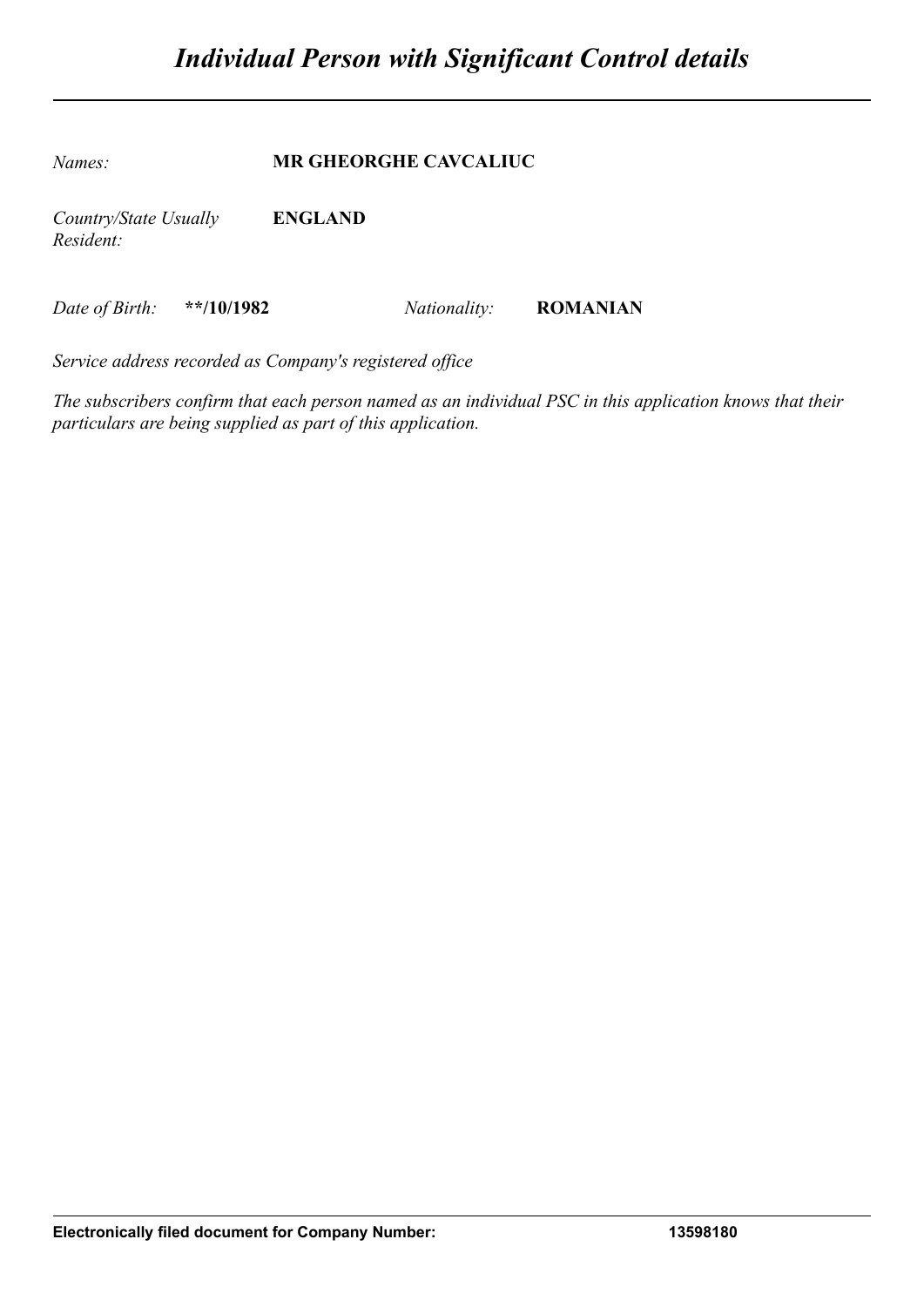| <b>Nature of control</b> | The person holds, directly or indirectly, 75% or more of the<br>voting rights in the company.                                  |
|--------------------------|--------------------------------------------------------------------------------------------------------------------------------|
| <b>Nature of control</b> | The person has the right, directly or indirectly, to appoint or<br>remove a majority of the board of directors of the company. |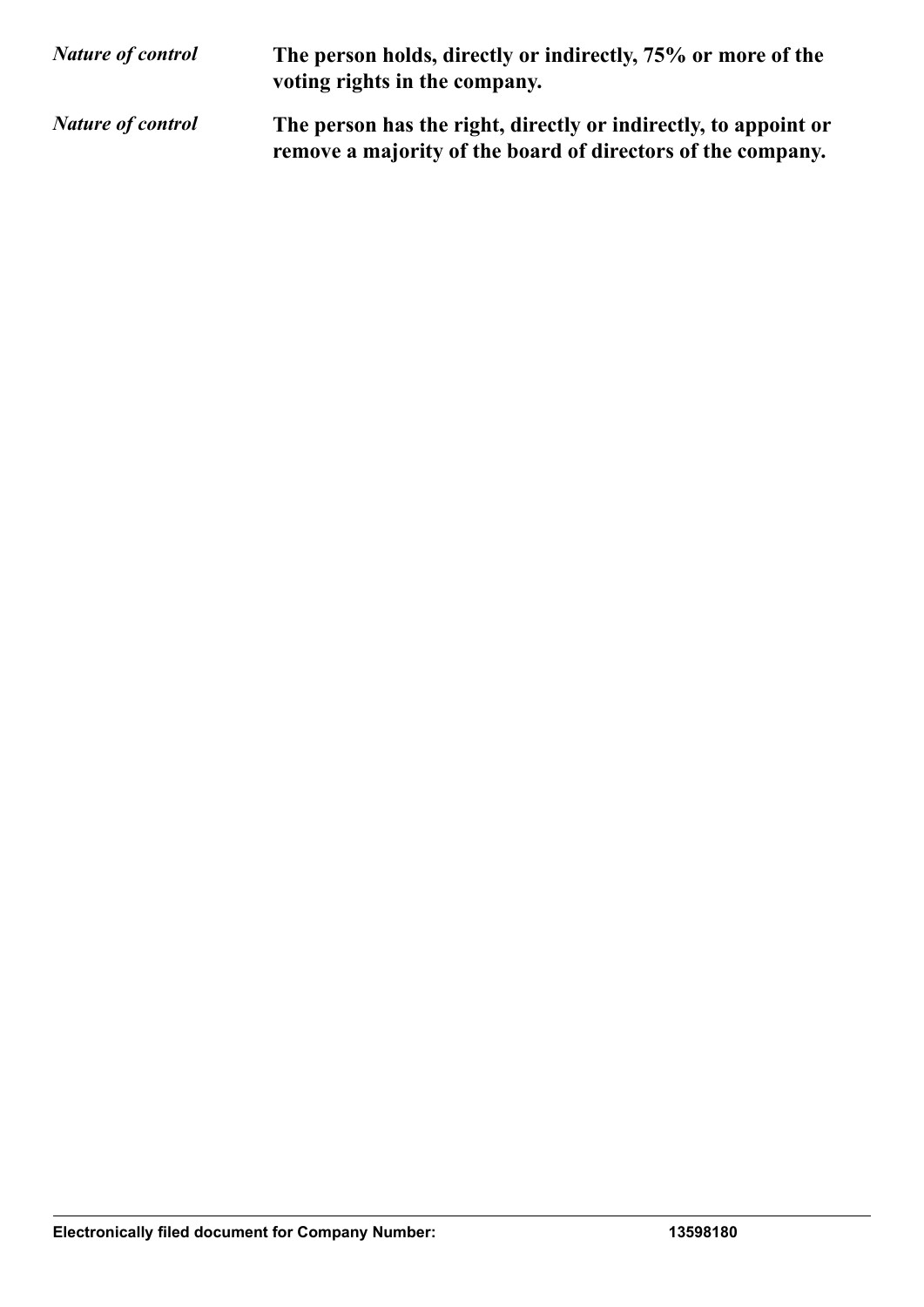I confirm that if the company is wound up while I am a member, or within one year after I cease to be a member, I will contribute to the assets of the company by such amount as may be required for: - payments of debts and liabilities of the company contracted before I cease to be a member;

- payments of costs, charges and expenses of winding up, and;

- adjustment of the rights of the contributors among ourselves, not exceeding the specified amount below.

*Name:* **GHEORGHE CAVCALIUC**

| <i>Address</i> | <b>3 BOUCHIER WALK</b> |
|----------------|------------------------|
|                | <b>RAINHAM</b>         |
|                | <b>ENGLAND</b>         |
|                | <b>RM137HL</b>         |

*Amount Guaranteed* **1**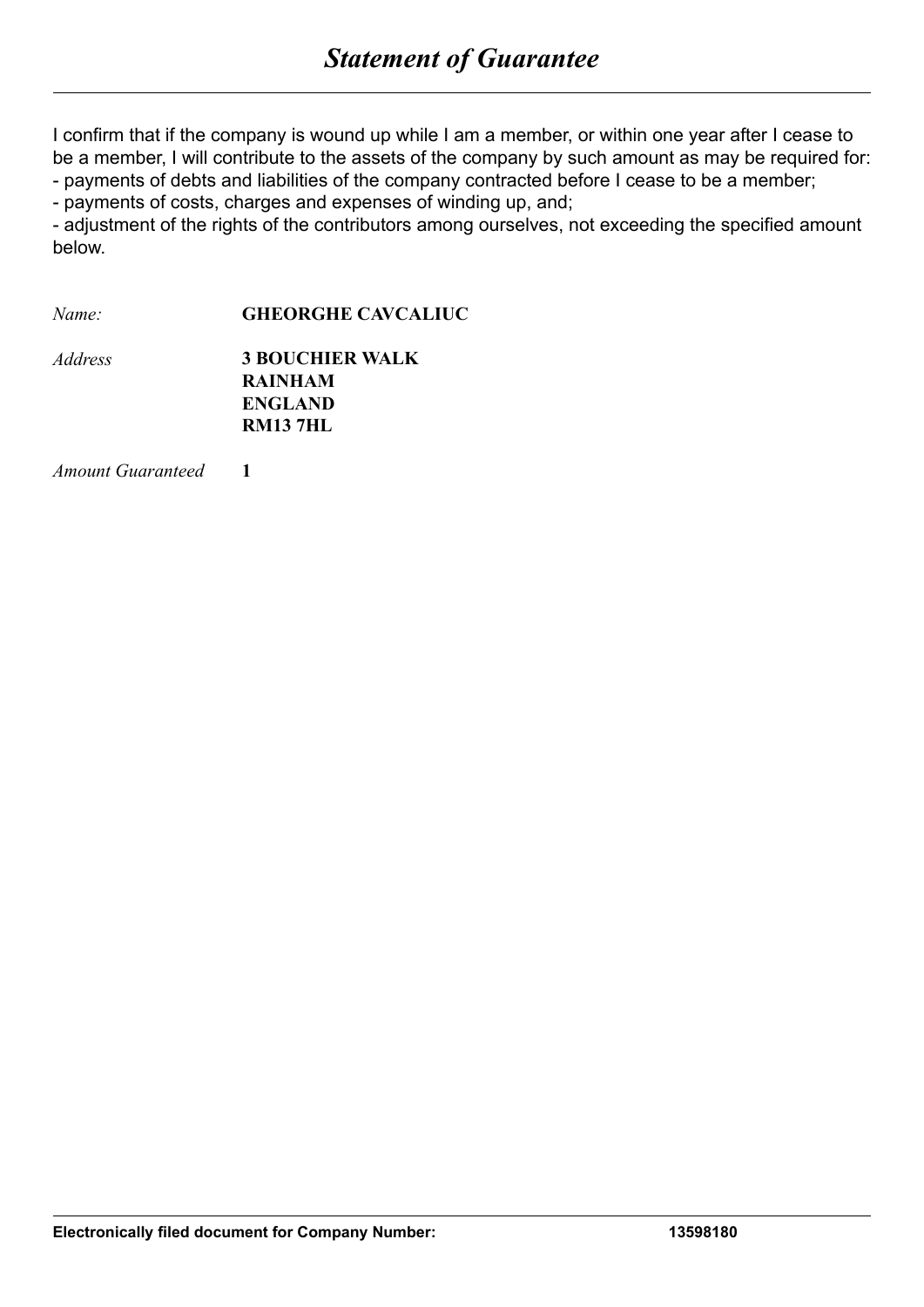*I confirm the requirements of the Companies Act 2006 as to registration have been complied with.*

*Authenticated* **YES**

*Name:* **GHEORGHE CAVCALIUC**

# *Authorisation*

*Authoriser Designation:* **subscriber** *Authenticated* **YES**